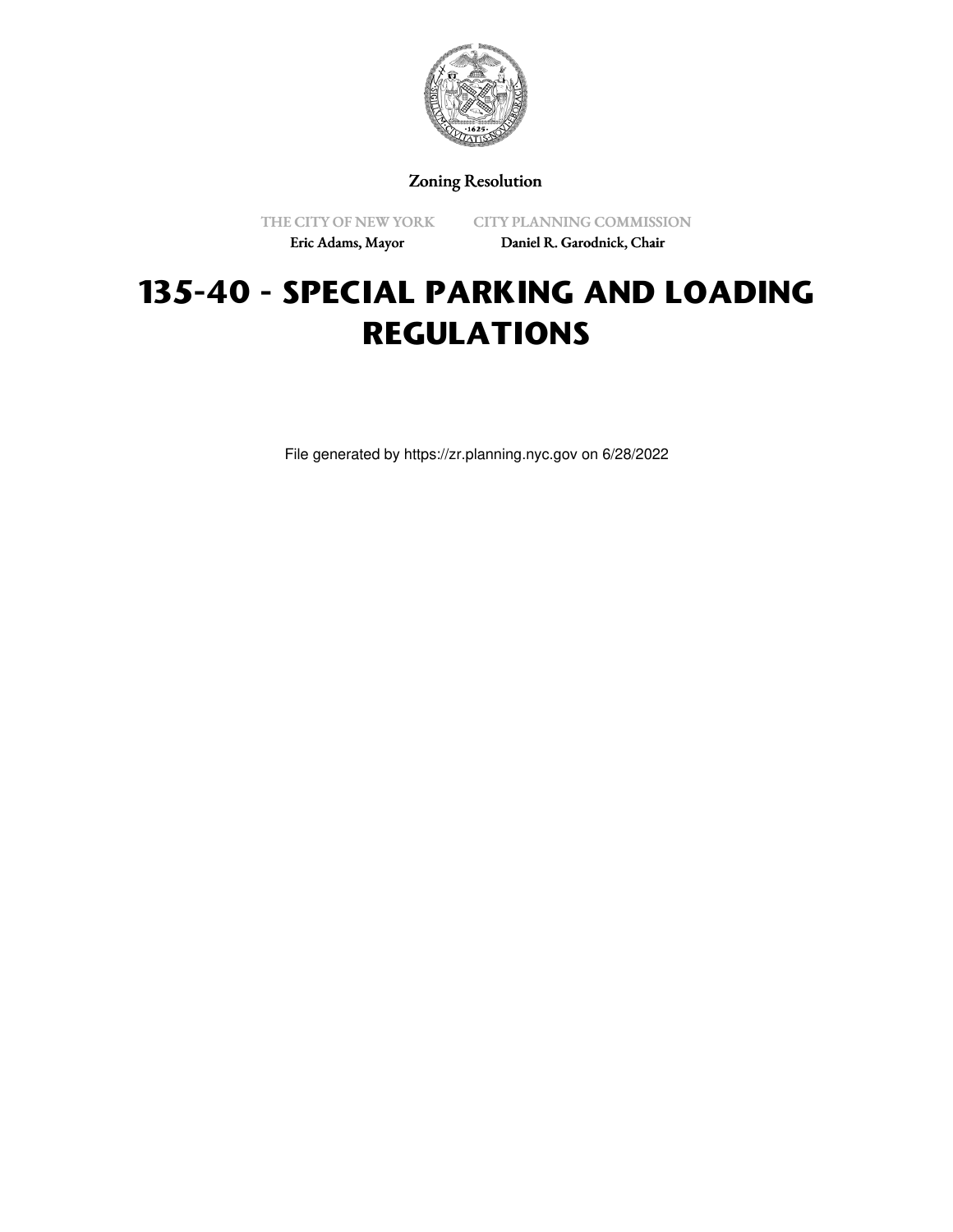## **135-40 - SPECIAL PARKING AND LOADING REGULATIONS**

#### LAST AMENDED

The underlying parking provisions are modified by the provisions of this Section.

## **135-41 - Commercial Parking Requirements**

#### LAST AMENDED

In #mixed buildings#, the underlying parking requirements shall apply, except that for the purposes of determining the parking requirement for #commercial# #uses# other than offices, as listed in Use Group 6B, the equivalent of 0.5 #floor area ratio#, or the amount of non-office #commercial# #floor area# in the #building#, whichever is less, may be deducted from the #floor area# used to determine such #commercial# parking calculation.

## **135-42 - Residential Parking Waivers**

#### LAST AMENDED

The underlying #residential# parking waivers shall apply only to #zoning lots# existing both on June 26, 2019, and on the date of application for a building permit.

## **135-43 - Location of Parking Spaces**

#### LAST AMENDED

All #accessory# off-street parking spaces may be provided within #public parking garages#. Such spaces may also be provided within parking facilities on #zoning lots# other than the same #zoning lot# as the #use# to which they are #accessory#, provided:

- (a) such parking facilities are located either:
	- (1) within the #Special Bay Street Corridor District#; or
	- (2) outside the #Special Bay Street Corridor District#, subject to the underlying provisions for off-site parking spaces set forth in Sections 25-52 (Off-site Spaces for Residences), 25-53 (Off-site Spaces for Permitted Non-residential Uses), 36-42 (Off-site Spaces for Residences) or 36-43 (Off-site Spaces for Commercial or Community Facility Uses), as applicable;
- (b) each off-street parking space within such facility is counted only once in meeting the parking requirements for a specific #zoning lot#; and
- (c) in no event shall the number of #accessory# parking spaces within such facility exceed that permitted in accordance with the underlying regulations.

## **135-44 - Special Loading Regulations**

#### LAST AMENDED

For the purposes of applying the underlying loading regulations, the requirements for C2 Districts mapped within an R7 District shall apply to all #Commercial Districts# in the #Special Bay Street Corridor District#.